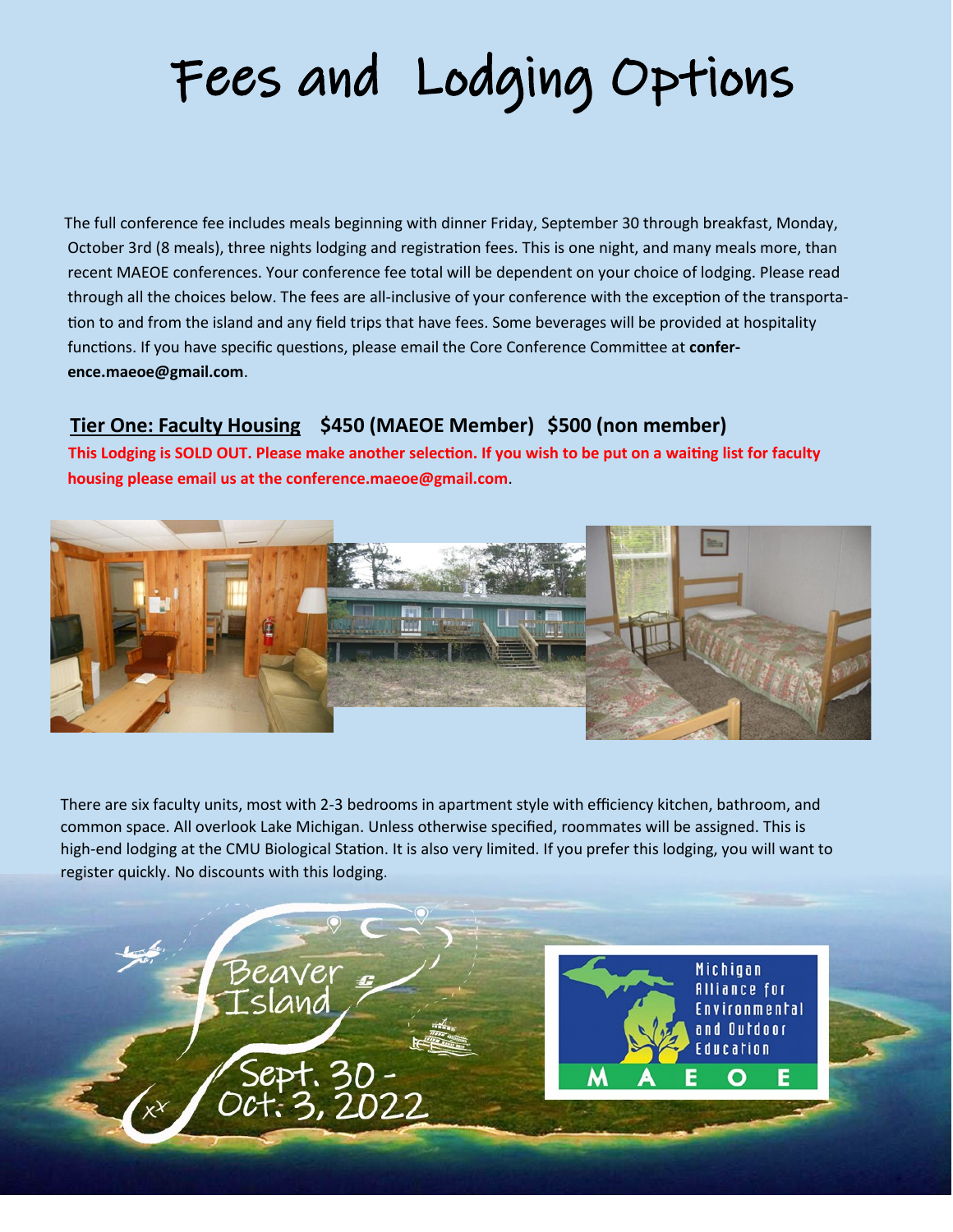Lodging Continued

**Tier Two: Dorm Units \$350 (MAEOE Member) \$400 (Non member)**





Attached to the Main Lodge and Dining Hall are two small dorm units, male and female. Each has 10 bunk beds in a semi-private area separated by partitions and shelving units. Bathrooms/showers are in an adjacent area just steps away. These semi-private units will be filled with only one person per/unit. While not as private as the faculty housing, they are nearest to the hub of all activities.





There are nine Cabin Units, most with 3-4 bunkbeds in a common room. Bathrooms/showers are nearby in a central latrine building. While they may sleep up to eight people, we will confine them to 4 people per unit to maintain some privacy. If you have a set of friends who are attending, this would be economically feasible for all. The campground is about ½ mile from the main research station.

Michigan Alliance for Environmental and Outdoor Education



### **Tier Three: Campground Cabin Units \$325 (MAEOE Member) \$375 (non member)**